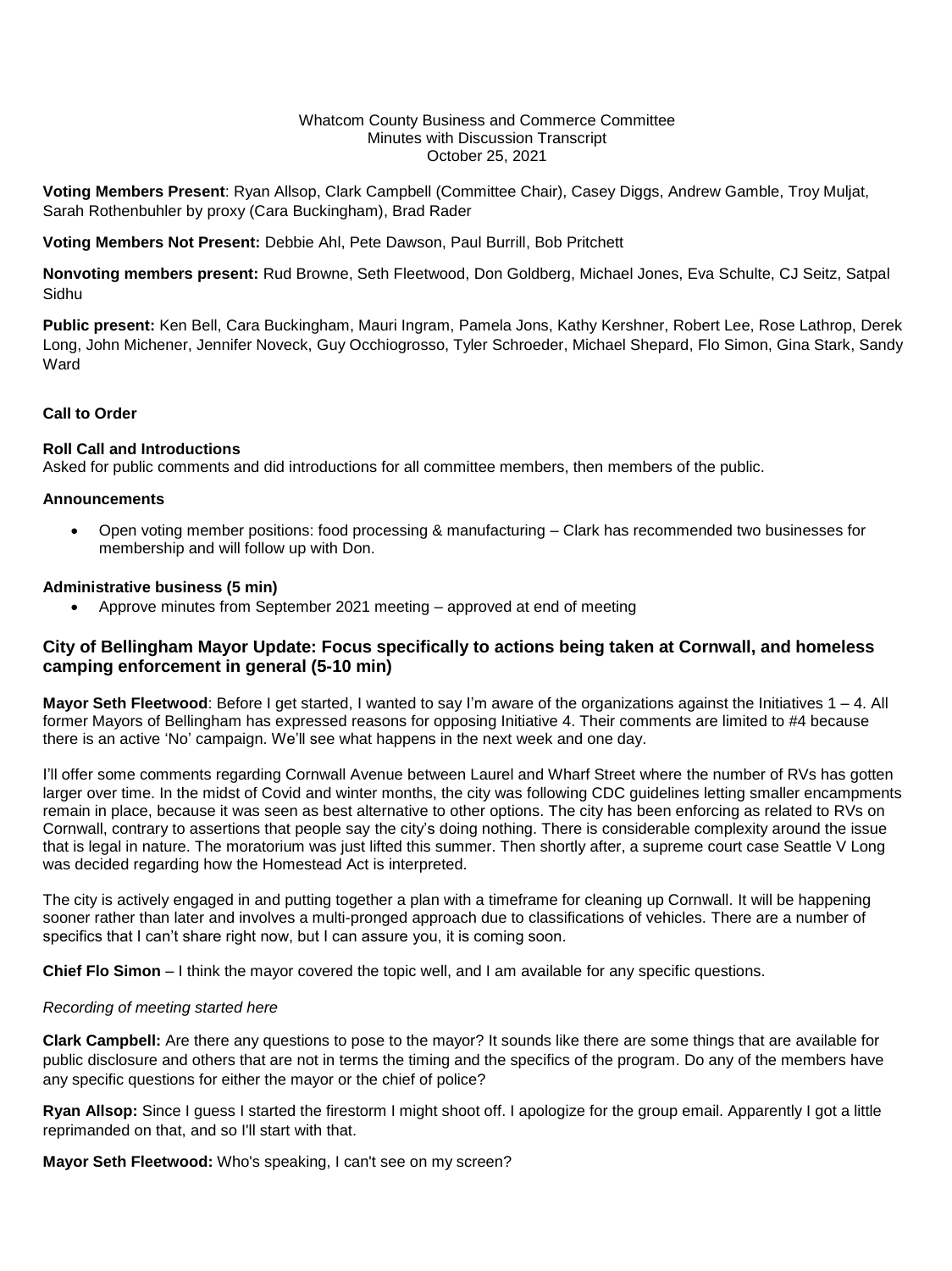**Ryan Allsop:** It's Ryan Allsop. It's not that I doubt that there's something probably being discussed. I think probably everybody's got this and it's on their radar. It's not just Cornwall Avenue. I think the families that live behind Hardware Sales and along I-5 are probably as frustrated as anywhere else from an economic standpoint for the city and the future of this town is. I think everybody here is concerned and passionate about this town. I'm on this committee for that reason, and I think the encampments and resulting garbage, etc. is a detriment, obviously, from a recruiting standpoint. If we do end up changing party with Harcourt, the first thing I would ask the next developer is 'what are you going to do about this right?' I can't sell a million-and-a-half-dollar condo and lease office and warehouse space next to a homeless camp that's just continued to get worse. So, I appreciate that you guys are taking that on. Maybe you can or can't answer this, but even Seattle now just imposed a 72-hour maximum parking rule. Is that on the table in this discussion?

**Seth Fleetwood:** Flo can talk to it? I mean, we've got a what 48 hour.

**Ryan Allsop:** That'd be great, in my opinion. I think shorter.

**Seth Fleetwood:** Right? Yeah, we will have time limits on a lot of those streets.

**Ryan Allsop:** That'd be great. Second, the garbage. I mean, it's one thing to camp, but it's another thing is the garbage, and I think Casey and I have talked about this offline, because he's had to pick up his own garbage in front of his restaurant numerous times, maybe weekly for a while. I've had to do it on our own properties. The best thing that ever happened to me is I sold that property, which is sad to say, but I was getting letters about being fined from the city and the police for not picking up. We obviously fired off our own response, which I know made it through the police department at the time and other departments. I can't litter. I think there should be a very strict enforcement policy. It's one thing to park here. It's another thing to throw your garbage outside your vehicle, your tent or whatever, because it's just not equitable. I still to this day pick up needles off the roof of our building out on the Meridian. Guys throw them out 30-feet up in the air and throw their heroin needles on our roofs. We send contractors up there to work on HVAC and they're like, 'Hey, you got a problem up here. I think the littering has to be strictly enforced. It's just my opinion but it's not acceptable to have that. If I can't do it, they can't do it.

**Seth Fleetwood:** Yeah, fair enough. Flo, do you want to comment on our cleanup process?

**Flo Simon:** Yes. We have a camp cleanup coordinator, and on Tuesdays and Wednesdays they go out. Tuesdays they tag different camps, and we prioritize which ones we're going to clean. And then on Wednesday, the contractor comes out and they take a lot of garbage to the dump. That is one of the services they provide, but it's only one day a week so you can imagine how backlogged we are.

**Ryan Allsop:** I can only imagine. It's brutal. Part of it is, I'm not one for filling up the jails with people littering and camping illegally. I think that's not a good use of our jail system, but I do think maybe having them help clean up would be actually a reasonable enforcement. It's not likely that these campers would pay fines. But having them actually get out and help with the cleanup, like the Sheriff's Department does with people. They have a work vehicle van, and they take people around and pull weeds. I think it wouldn't be a horrible use of our resources to actually manage something along those lines, and I would hope that would be on the table at some point.

**Flo Simon:** Yeah. Appreciate the creativity.

**Clark Campbell:** That's good. Rudd has his hand up.

**Rud Browne:** Seth has there been any idea about putting out dumpsters there for them to put the stuff in directly?

**Seth Fleetwood:** When the encampment last year was at Camp 210, there were dumpsters that were put up. There were efforts in that regard. Flo, do you have any status report on the issue of dumpsters? It seems to me that's the sort of thing we could do sooner rather than later.

**Flo Simon:** Yeah, the dumpsters that we used at Camp 210 were used, but then there was also a lot of litter still left behind around all the tents. That is one tool that can be placed out there. I hesitate on that, because then more people will come and bring their litter to the garbage cans, and we'll still have the same problem.

**Don Goldberg:** The port deals with that. Everybody shows up at the port's open dumpsters.

**Ryan Allsop:** I drive by that area a few times a day. The thing that has really gotten worse is the stripping of cars. I think that they took it to the next level where it becomes quite dangerous. There are a number of times where cars are on their side. If somebody came by, they inevitably get killed and they're using torches and fuel. It's starting to seem not only dirty but dangerous. I think that's where a lot of people are concerned.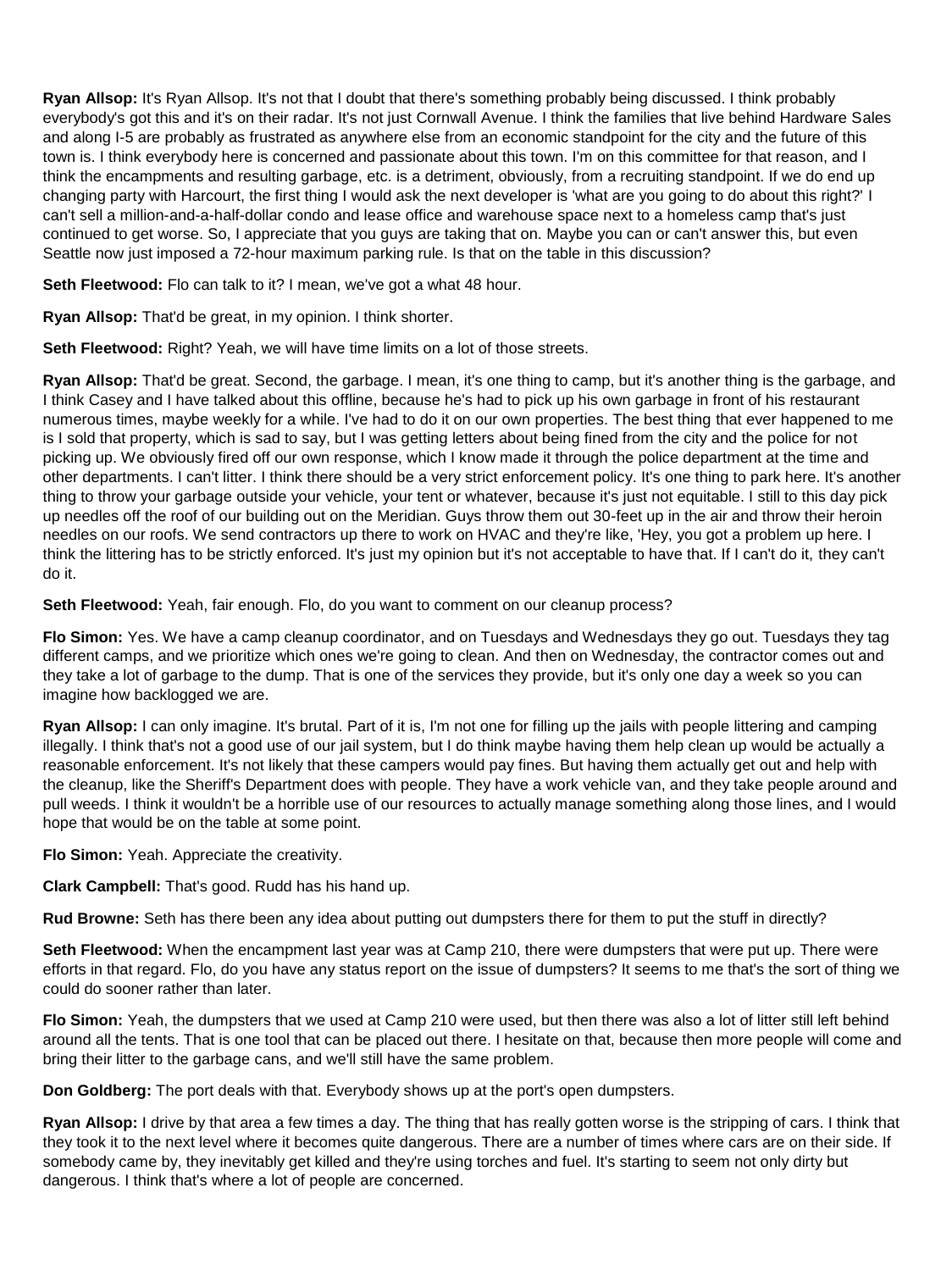**Flo Simon: R**ightly so. We're going to try to approach this in a multitude of ways, but the first thing is identifying which of those vehicles have been abandoned, which ones are hulks and take care of those first, and then take care of the RVs that have people actually staying in them.

**Seth Fleetwood:** There's several classifications broadly stated. There's RVs that we have reason to know are abandoned. There are RVs that we know are occupied and operate, and there are those that are occupied and do not operate. Each one of those classifications has its own strategy and needs and related legal limitations. Our comprehensive approach is going to address all of that. Our partnership with the Department of Health is going to look at the degree to which services can come in as we begin the operation to address these things and provide assistance. We're also looking at the health and safety regulatory aspect of it, so we're trying to be very thoughtful and humane and comprehensive, and ultimately effective. We are confident that we can make progress in that regard.

**Clark Campbell:** Great. Well, I'm conscious of time here. We've at 11:20. Don, do we have a quorum?

**Don Goldberg:** We don't. We're short one.

**Clark Campbell:** We're still short of quorum. Ok. All right.

**Clark Campbell:** It might be that our group has an advisory board specifically related to the homelessness issue. Is that correct Don?

**Don Goldberg:** An advisory group in terms of where?

**Clark Campbell:** A county or a city level? Is there a specific advisory group on that or is this the kind of thing that we would want to potentially form a subcommittee with specific recommendations from our group to both the city and county?

**Don Goldberg:** To be honest with you, I'm guessing there is, or multiple ones, but I'm not sure. Maybe Councilmember Brown could tell us if there is one at the county level.

**Rud Browne:** We did have one at the county level, and the Task Force came up with a list of recommendations which the council then approved and then gave to predominantly the health department to take the leadership on delivering. There is no easy answer, and the evidence is that every other community in the country that's struggling with the same problem. One of the politically unpalatable things to say is you've got to strike this balance between providing services locally that are funded by local tax revenue -- because that's the only revenue local governments have to raise -- versus providing those services and then attracting more people from jurisdictions that have decided not to provide those services. We provide services, for example, to segments of the homeless population that Skagit does not, and so those people come from Skagit sometimes with the encouragement of people in Skagit government.

**Don Goldberg:** So, we have a quorum now, Brad just arrived. Ok.

**Clark Campbell:** I think that's a topic for later discussion as to whether or not this that would merit a subcommittee within this group and specific recommendations related primarily to the business impact. I'm open to having that conversation. I think to keep the time today, what I'd like to do is turn it over to Michael Jones to do his presentation on the EDI board funding proposal now that we've got a quorum. The objective here is to kind of get through a summary of of what is being recommended and how it relates to workforce housing. We've drafted a draft motion and to see whether or not this group wants to vote to make a motion in support of the EDI advisory board's proposal.

## **Update on EDI board proposal regarding the Infrastructure Improvements for Affordable Workforce Housing Program to WC Council by Michael Jones, WCBAC Committee Member (15 min):**

**Michael Jones:** Thanks, Clarke. I have a question before I begin., I've given and listened to this presentation a number of times in different forums, so if you could refresh my memory as to how deeply we have discussed this here? Do you want just a brief summary overview, or would you like a four or five slide presentation that runs through the whole program?

**Clark Campbell:** We've allotted 15 minutes for presentation, so I think what you feel like is going to give the group the broadest idea of it. I think people here have a general idea, but then we'd open that up for about 10 minutes of discussion and then a vote.

**Michael Jones:** OK, great. I'll keep it relatively brief, and if people want more information, I'm happy to do that. First off, I'd like to say that this is borrowed very heavily from a presentation that Tyler Schroeder put together, so credit to Tyler on that. Tyler and I have worked together quite a bit with Don and with Uri Burnett from the City of Ferndale to put together a proposal to utilize EDI funds for development of more housing inventory, particularly to identify housing that would be useful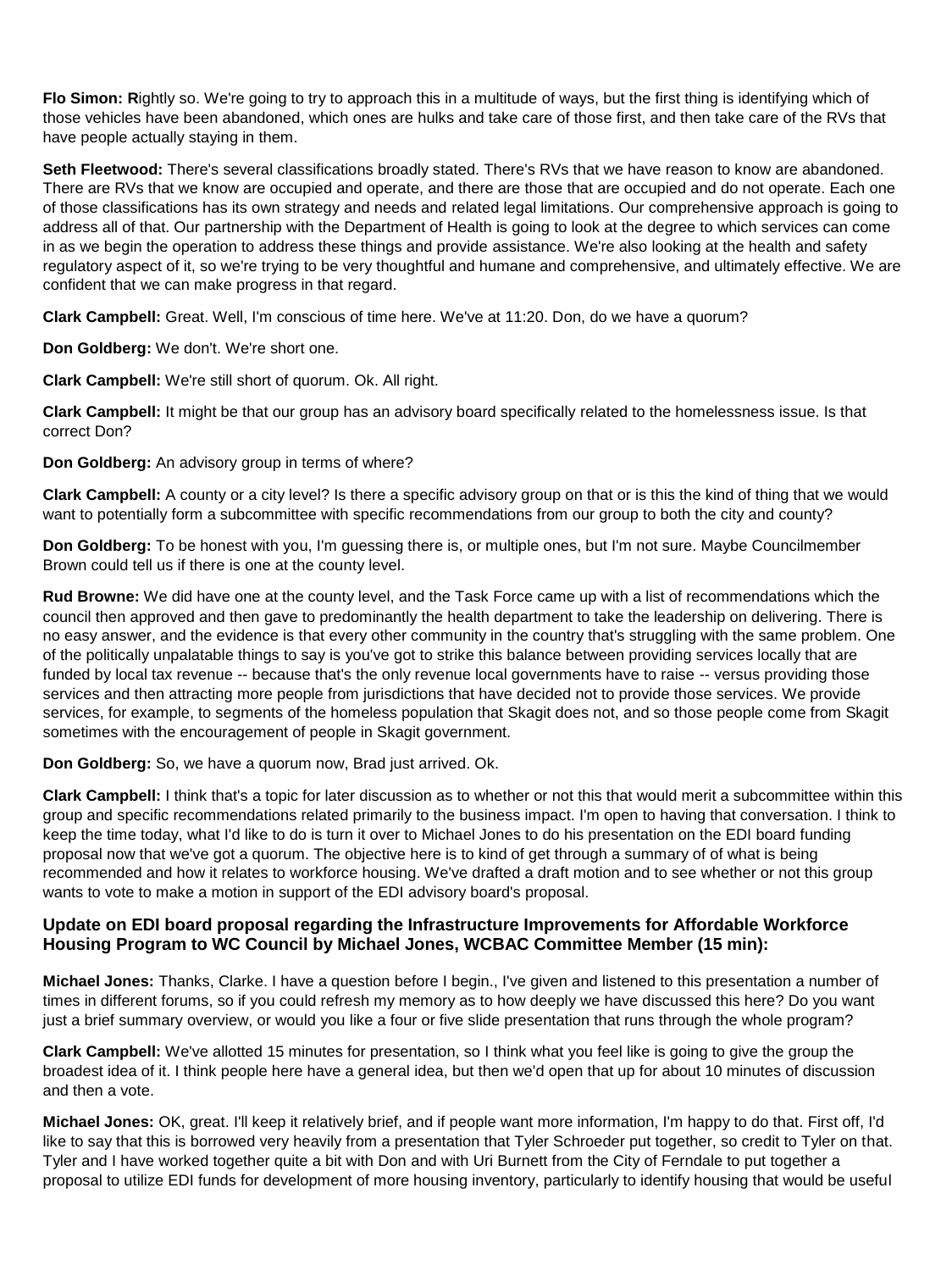or would be available to people who are above what's typically considered those needing low income housing but aren't at a stage necessarily where they can afford a home in Whatcom County or rent of the standard market rates in Whatcom County as they are right now. The primary issue there is trying to find some bridging for folks at 120% AMI average median income and below.

First off EDI means Economic Development Investment Board. It is a multi-jurisdictional board that operates under guidance from Whatcom County, I believe it's out of the executive's office specifically, and ultimately it reports to or provides recommendations to the County Council on funding different projects. The money comes from tax revenue, and there is supply of funds there to assist with infrastructure that supports economic development and based upon the comments coming out of this committee and from a whole lot of other folks, the county is supportive of the idea that housing supports economic development. The EDI money can only be used for publicly owned infrastructure so that means it can't necessarily build homes, but it could build infrastructure that would be owned by the public that would support the construction of those homes -- whether those are single family or multifamily. If you think of a subdivision, a single-family neighborhood, it could be the streets, the water or the sewer system, the stormwater system. If you think of a multifamily development, perhaps it is the onsite sewer extension which could be publicly owned in some cases, but it could certainly be street frontage improvements, curb, gutter, sidewalk, things like that. If they had to extend water and sewer to their site, that could potentially be eligible, so it really varies quite a bit on what it would be. As I mentioned, it's designed for 120% of AMI or less, and so sometimes it's for low income and sometimes it's for workforce, but it's all considered affordable housing. If I say affordable housing, I probably mean from the broader idea of people can afford it rather than low income. Low income would be specifically at a lower target income rate.

It's a loan program, so it basically makes capital available. That's one of the big advantages, and it's capital available at a low rate, possibly one percent or two percent. It's also potentially a grant and loan combination. So, for certain types of projects that they had certain ventures, certain benchmarks of affordability or percentage of units in affordability then a portion of that loan can be converted to a grant. It's only for partial infrastructure funding, so a person can't come in and apply for 100% infrastructure funding. There's always a proportion of skin in the game, and the grant would then reduce the loan amount, providing some benefit, but the grant doesn't substitute for the person's skin in the game, so to speak. Grant amounts are pretty limited. You can borrow larger amounts, but the grant amounts are pretty small percentages overall. As I mentioned, it's for construction of different kinds of public infrastructure, but it can also be a transportation infrastructure, so it could be sidewalks, trails, transit facilities, things like that as well. Generally, people think of water and sewer and that sort of thing when you say infrastructure.

This is the way the program is laid out. Potential loan amounts are a percentage of the total infrastructure costs, so you can get up to a 90% loan and have a 10% developer contribution. You can bring that all the way down or typically it would be 70%. In order to access the program, you have to have at least 5% of the total units allocated to affordable housing, and that would get you a 70% loan, 30% coming from the developer side by increasing the amount of affordability in the project - whether it's single-family subdivision or whether it's a multifamily development -- you can access a larger loan amount. So, you basically sort of have like a reduced down payment if you think of it in the concept of like a mortgage to buy something. If you get all the way up to 25%, you can get a 90% loan. The grant component, as I mentioned, gets deducted from the loan amount, so it's not displacing the skin in the game or the developer's contribution. If the project is developed or designed to have 100% of the units be low income, affordable housing, you can get a 20% grant. If 50% of total units are low income, affordable or 100% of the units are workforce affordable, you can get a 15% grant and then it just continues. You all can see that you can go to a 10% grant and then there is an option of a 5% bonus.

This program requires that there be a 20-year affordability aspect, so there's a deed restriction or some element in place. That means these will stay affordable for a 20-year period. For example, think of a single-family home that is designed for someone to get into it as an owner, paying a mortgage at an affordable rate. If they sell it three years later, it doesn't convert to a market rate. It has to stay affordable. So, there's a metric. There's a deed restriction built into that.

**Don Goldberg:** And Michael, I believe we're tying it to CPI or like a three percent fixed rate. We haven't figured that out yet.

**Michael Jones:** The details for those kinds of things are not complete, in part because this hasn't been approved by the County Council to be a program that actually would be used. What Don had described was the idea where typically in those kinds of deed restriction arrangements, there is an appreciation of the home so that the person is developing equity, not just what they're paying off in the loan, but they're also developing some equity because the appreciation in the value. But it wouldn't appreciate at the market rate, so it's usually tied to something like CPI. Or it might just be a flat two percent a year. That's it. So, you can't flip the house three years later and go, 'Wow, you know, my \$300,000 house is now worth \$450,000, because the market's going crazy and now it's not affordable because the next person at \$450k, can't get in. The details on that are not complete. But I should say, going back to the 5% bonus, if the developer or the nonprofit entity or the partnership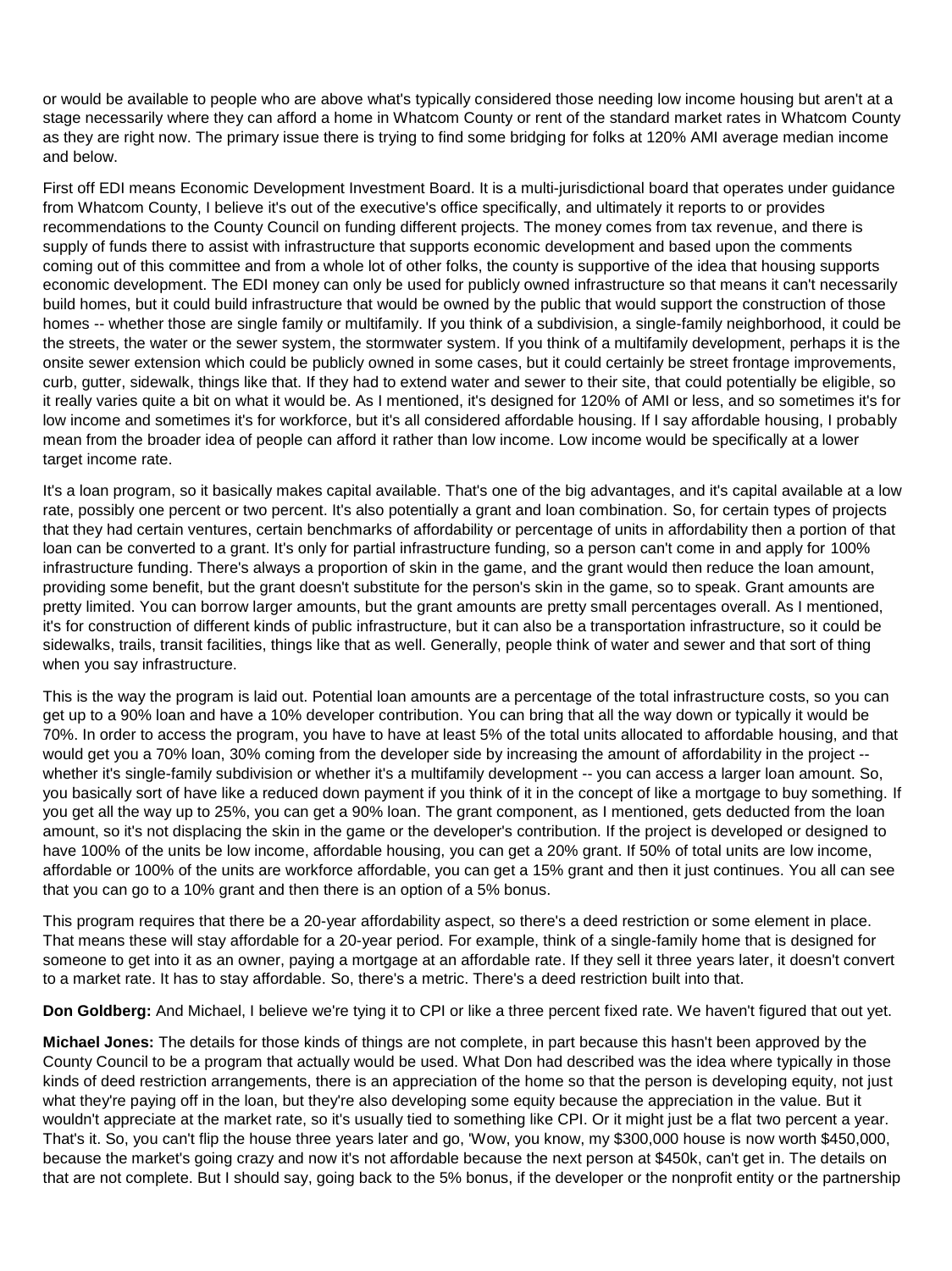between the developer and a nonprofit entity have a 50-year deed restriction, then they can get an extra 5% in grant money. That 20 could turn to 25 if you do 50 years. I've already said it's not a substitution for the developer contribution. It's in addition to it.

Here's a couple of examples. This is pretty basic stuff here, but there's a million different projects out there that are possible and a million different ways to slice and dice this. This is just to give you really quick and easy kind of work through. Example A has one hundred units and has \$3 million in eligible infrastructure costs, which dedicates 25% or twenty-five of the units to workforce affordable housing with a 20-year covenant rather than the 50 that I was just mentioning, would be eligible for a 90% loan. It would be ineligible for a grant award because it doesn't hit the grant levels. It would have then a total contribution from the loan of \$2.7m, the developer contribution of three million, which comes to the \$3 million total for the infrastructure. The person would access the \$2.7 million loan.

# **Program Examples**

Example A: A project with 100 units that has \$3.0 million in eligible infrastructure costs and dedicates 25% of the total units to workforce affordable housing (25 units) with a 20year covenant

- Eligible for 90% loan at \$2.7 million
- ٠ Ineligible for grant award
- Total award of \$2.7 million
- Proponent contribution \$300,000

Total infrastructure funding \$3.0 million

Example B: A project with 100 units that has \$3.0 million in eligible infrastructure costs and dedicates 25% of the total units to low income affordable housing (25 units) 20-year covenant.

- Eligible for 90% loan at \$2.7 million ٠
- $\ddot{\phantom{1}}$ Eligible for 10% grant award (\$300,000), reducing loan amount to \$2.4 million
	- Total award of \$2.7 million
- Developer/proponent contribution \$300,000
- Total infrastructure funding \$3.0 million

**Michael Jones:** In example. B, this is shifted over to the same kind of project, but these are low-income affordable units with a 20-year covenant. In this circumstance, there's a grant awarded of 10%, which reduces the loan amount to \$2.4m. The developer is still contributing \$300,000, but they are only needing to borrow \$2.4m to make it more affordable for them, and the community is providing grant funding for that other piece, again adding up to the total \$3 million in infrastructure.

The key things that we're trying to do is have the public involved in developing housing for people that are above the typical low-income thresholds, and we're trying to make capital available that could churn. We don't really anticipate that people will hold these loans for a really long time, because if it were single family development that they were doing, they'd be selling houses to people and then they'd get the money, which would then pay off the loan and they'd move on. That money would come back into the program and could be turned back out again. In a multifamily arrangement, what we might see is someone refinancing. It's difficult to potentially get the money from the bank up front, but once you have a building and you have people paying rent and it's already there, it's easier to refinance. The loan arrangements would be such that the interest rate escalates. It would start out quite low and would increase over time. There's a lot more detail on that, but they're all sort of hypotheticals at this point. You could expect to see something like the first couple of years, it's quite low at 1 - 2 % then by the time you get to year five, you're looking at maybe five or six percent interest rates. This would really encourage someone -- at least the way the market for money is right now. At this point, somebody would want to refinance, and the county would get paid off -- I should say the EDI loan fund would get paid off with a typical lending arrangement. That's all I have. I'm happy to answer questions.

**Clark Campbell:** Thank you, Michael. That was perfect, I think that was enough detail to give us an understanding of the proposal that has been drafted. Just a quick question with regard to timing. The EDI board has finalized this proposal. When is it being brought to council?

**Michael Jones:** According to Tyler, it's going to council in November, so it would be very useful for the committee to make a recommendation at today's meeting. I don't know if it's going to County Council early or late November, so I don't know that we'll have an okay.

**Clark Campbell:** So, it's planned for a November meeting., and the EDI board has already finalized its recommendations and has put forward its own proposal for an up or down vote by the council. Is that correct?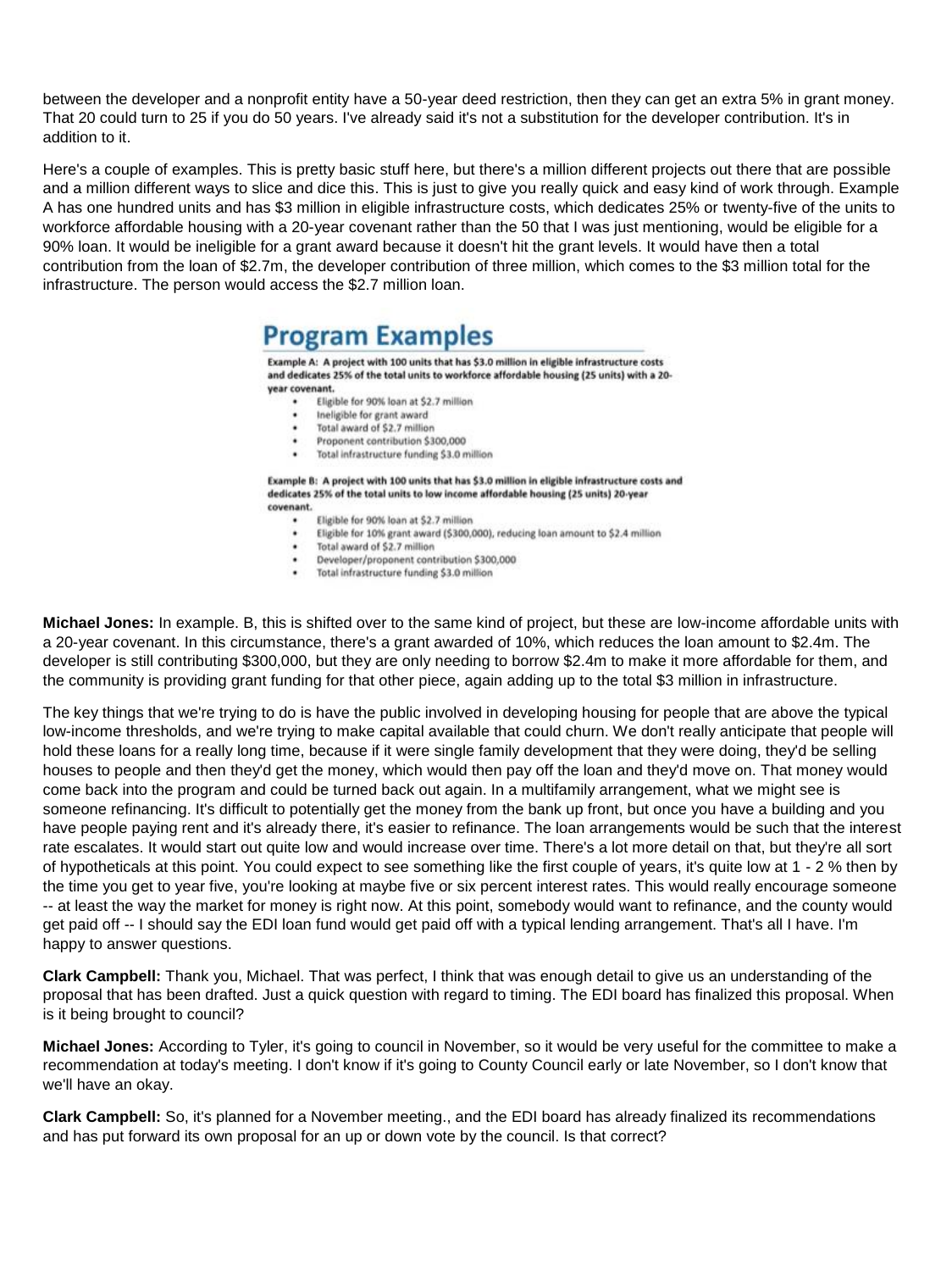**Michael Jones:** It's recommended it in concept, essentially with the idea that some details may still need to be worked out, but yes, recommended it to move forward to council. The other piece is that they've asked us for some better examples instead of the quick hypothetical one that I gave you. We're working on those right now. For example, I'm working with Blossom Development for the Grandis Pond Project here in Blaine to potentially put together. Their loan requirements would be larger than what we expect to be typical with EDI. We think most of these would be about \$3 million or less. That particular project is larger, but the EDI board said, 'Can you run this through some scenarios with actual developments and actual developers and bring them back to us to see, does it really work before we finalize the program?' We're moving forward anyway.

## **Clark Campbell:** Ok, well, why don't we open it up to the group.

**Don Goldberg:** I just want to say one other thing before you open it up. The whole idea is to, as Michael said, use this money and re-use it a lot, but we're also going to be using it for a lot of the future ARPA funding that's coming down that the county is in control over. I think if I recall it's about 56% of that money is now targeted at childcare and affordable worker housing. We're really trying to take this money now and do some of the things that two and a half years ago this committee suggested.

## **Clark Campbell:** Ok. Any feedback from the voting members?

**Ryan Allsop:** I guess I'll ask a question. Is there anything that will help expedite the permitting through this if you meet these qualifications. Maybe there's a SWAT team that steps up and helps get through the permit process or something. My fundamental question is how are you going to market this to developers? How are we going to get the word out there effectively? That's a big part of this - making sure developers understand that this tool is even available.

**Don Goldberg:** It'll go to all the public meetings. We'll be getting it out to BIAW and to all of the major developers. I think through this group, we'll get to the realtor association, who is part of the discussion, Whatcom Housing Alliance. All of that.

**Michael Jones:** And we've already started a little bit of that by getting it out to stakeholders, particularly the affordable housing folks, but also some of the bigger developers. It will be an effort. We will proactively work on it. And when I say we, I think maybe Don or his team, because that's not my job, I guess I would say.

**Don Goldberg:** I think Councilmember Brown had a question.

**Rud Browne:** Thanks, Michael, for the presentation. This covers part of it, which is what's the source of the funding. There's also potentially more funding available from other buckets of money that we've got. The key issue is how do you get paid back into the fund, so you can recycle the money for the next project? And a lot of that has been a discussion around the issue of using the LID laws which place priority for repayment just behind the county taxing authorities and in front of the bank. It's a very secure debt mechanism. That's one of the things for this group to think through, is how do we build a model that that creates the complete ecosystem of the funding? Because then when the money comes back, we can use it for another project, and we can fund some very large projects that way.

## **Clark Campbell:** Any further questions?

**Casey Diggs:** I have a question. This is Casey. Michael, thanks for the presentation. I'm curious. Can it be used to build a condominium to get people into home ownership so that if a developer is going to be saving a bunch of money, maybe we could build some condominiums that people could purchase. Just curious if that's a possibility. Maybe Troy could help out with that question, too.

**Michael Jones:** It could be. It could be utilized for single family or multifamily, and the multifamily wouldn't have to be for rent. It could be multifamily for ownership, so there's nothing that restricts that.

**Troy Muljat:** I think the condo side is a bigger issue, Casey. You've got some real legal issues. Developers just don't want to build condos, period, unless the margins are really large to assume the risk of the lawsuit that will come, not if it comes, because the way the State of Washington is set up. I appreciate the efforts on this. I think that it's a step. I just think that there are bigger steps that we can take and that our committee gave in the five or six steps. I think that there needs to be fundamental change at the city levels when it comes to the rulebook on how long developments take. The pre-application process still takes way too long to bring inventory to market of any product type.

**Satpal Sidhu:** I just wanted to say that this is just a start. This program may not fit each and every project, but I think this is turning the ship around a little bit and paying more attention to this. What Troy said is actually needed is change over policies, land use as well as zoning. I think those that could be more impactful, but fighting the market is not an easy thing.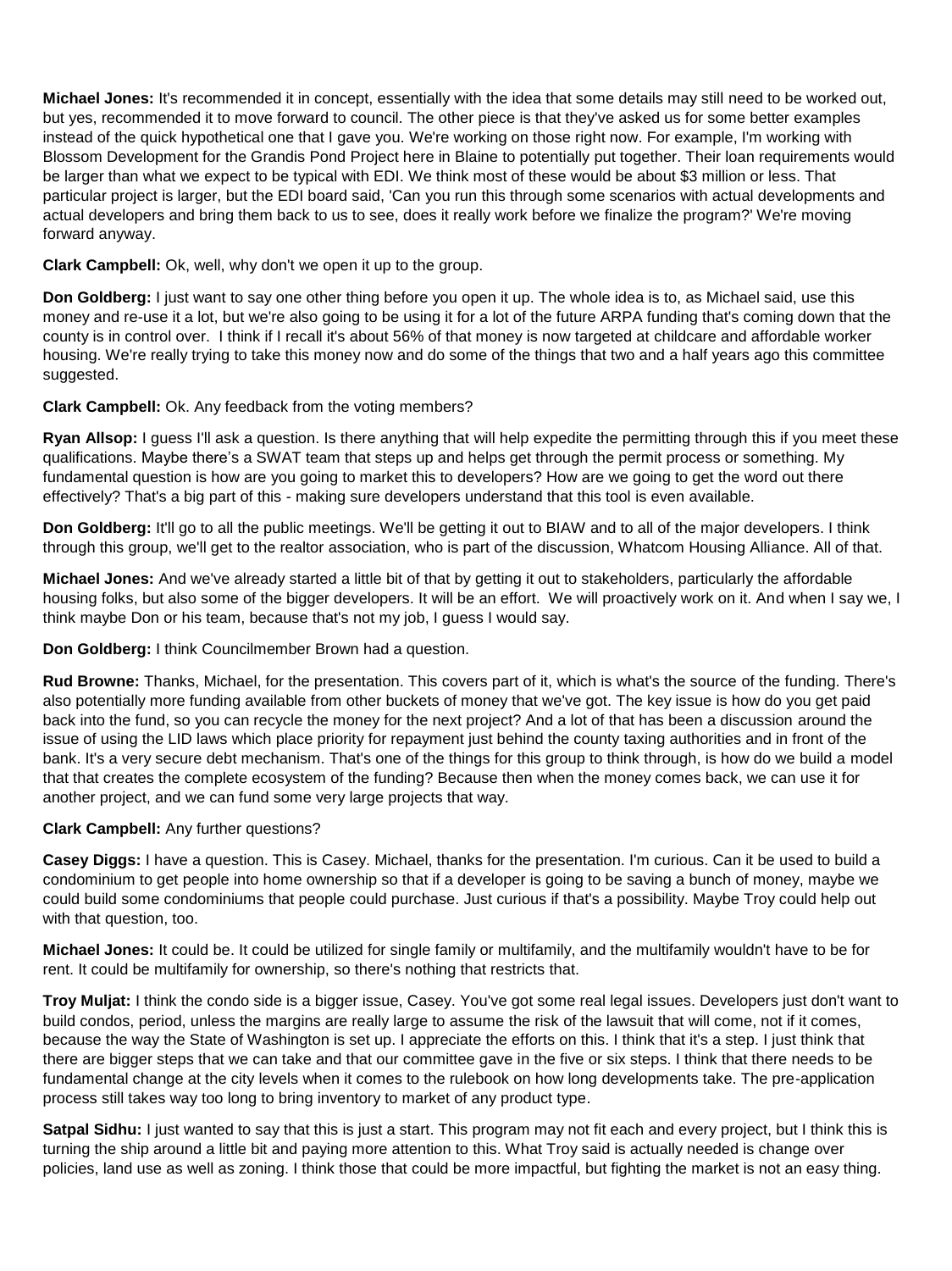This is a small step. This may help a lot of nonprofit organizations like the land trusts of the world to get them incentive. Of course, there's money from 1590. There is the 1406 money and ARPA money, so we are really seeing that in the next three years we can kick start some of these projects and make some difference in the community. This will not help every project or every developer.

**Clark Campbell:** Ok. So, I asked Jen to draft a draft proposal as a motion from this group with the intent that we weren't going to get too deep into the details of the EDI proposal and make recommendations on changes but weigh in as a business and commerce advisory board group in favor of the concept and of the work that has been done so far. Maybe the group can kind of just give it a read there.

**Don Goldberg:** I think Clark what's really important is we started this two and a half or three years ago, and we were a little disappointed that the council didn't respond like we wanted them to. Now it's starting to get some support. This would be the very first official program that we began three years ago trying to get the public to understand how important it is to get help for worker housing. This would be getting this going.

**Clark Campbell:** And as I recall, two of the biggest obstacles were brought up to our recommendations were: One jurisdiction -- county versus city, and the second was funding. So, this addresses how we could use current funding resources to address a part of that issue. A lot of good work's been done by the EDI board team at a more detailed level than has been done before. I just feel like it's at the point now that it's going to be brought forward to council for a vote, and since it relates to business and commerce and specifically to our recommendations that we weigh in as a group on a motion of support.

**Don Goldberg:** Clark Cara has had her hand up.

**Cara Buckingham:** It's just a small question, but would we attach the letter to this recommendation that's referenced here.

**Jennifer Noveck:** The original housing memo?

**Cara Buckingham:** Yeah, to make it easier for people to reference.

**Jennifer Noveck:** Yeah, we can do that for sure. And Clark, for anyone who's not here, do you think it would make sense for me to just read this letter out loud?

### **Clark Campbell:** Go ahead and do that.

**Jennifer Noveck:** Dear Council members, 'The County Business and Commerce Committee, has voted to write a letter of support urging the council to approve the EDI board proposal regarding the infrastructure improvements for Affordable Workforce Housing Program. Our committee believes that the proposed edits directly address and take into consideration the committee's past recommendation to County Council regarding the affordable housing crisis in a memo submitted on June 6th, 2019. Specifically, the proposed changes to the EDI program will help provide infrastructure and resources to increase housing availability (recommendation number 3), and it will help reduce government fees for housing development (recommendation number 4). The proposed changes are a great first step in addressing Whatcom County's ongoing housing crises, and we urge council to take immediate action to approve the EDI board's proposal.

**Clark Campbell:** Before passing that as a motion, do we want to open that up for a brief discussion? Is there any changes or adjustments to that or is anything that's not clear in the proposed motion?

**Michael Jones:** I think Cara's recommendation of adding a reference to the attached memo is a great one, and the only thing I'm inclined to say is to have a sentence in there that says we continue to encourage council to explore other options and other efforts. At the same time, I think maybe just keep it. It's probably best to just say this is good. Please approve it.

**Clark Campbell:** That was the general intent to say, 'can we have a motion of this is good, please approve.' With that, I'm going to bring forward the motion that we submit this motion for approval by the Business Commerce Advisory Board as a formal recommendation to council.

Ok, do we have a second to that motion? And also, how many voting members do we have?

**Don Goldberg:** I believe we're up to seven.

**Clark Campbell:** Ok? So, all in favor of the motion, as moved. Now you will do it with hand vote.

**Don Goldberg:** That's everybody.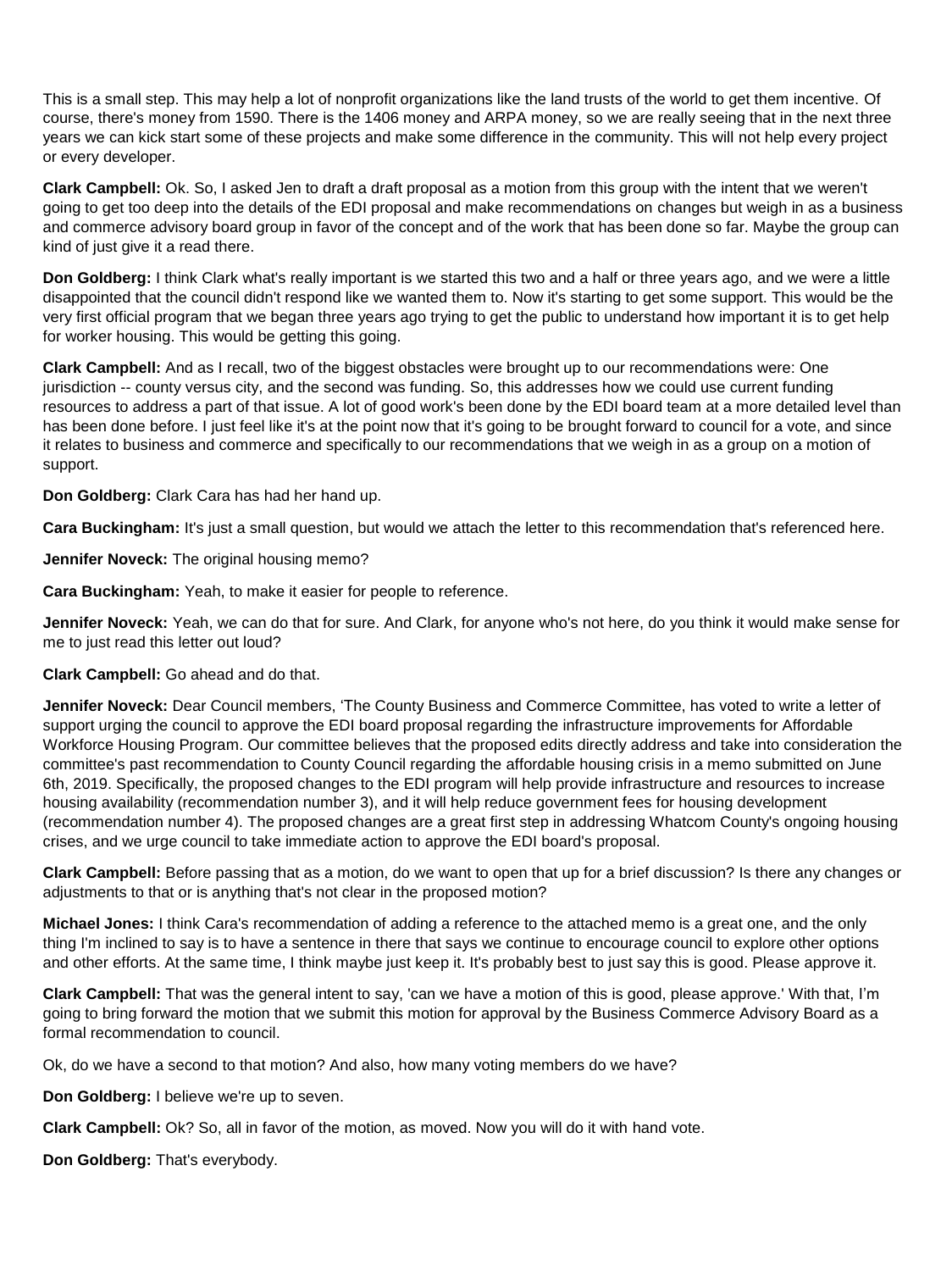#### **Jennifer Noveck:** Ok. Seven, zero

**Clark Campbell:** Seven zero passed unanimously. Thank you, everyone for that.

**Rud Browne:** In all the time I've spent listening to people on this issue, I think I'd summarize it like this. The growth has to happen inside the city limits, and the cities are reluctant to fund the infrastructure necessary for the growth. The key solution appears to be providing them a funding mechanism that doesn't require them to take on a large debt load. I just throw that on the table. I think that's the path. I don't know if Troy or Michael's got any comments, but I think that's the path to really moving the needle.

**Clark Campbell:** And do you feel like this proposal does that or is there still obstacles?

**Rud Browne:** I think it's part of it. The problem with using LID funds is there a limited amount of them. We have to find a mechanism to tap into a much larger bucket. We have to find a mechanism to get the repayment that doesn't put people like the City of Blaine on the hook for the liability.

**Clark Campbell:** Would ARPA in addition to EDI work?

**Rud Browne:** ARPA is a limited bucket. That's why I like the LID. The LID gives you a really interesting financing mechanism.

**Michael Jones:** Councilmember Brown is right there. The big issue for the cities is that we don't have unlimited debt capacity, and the debt capacity falls back on the ratepayers because for the most part, it could be general taxpayers. But if you put in a new sewer line, for example, it's typically going to be paid by sewer ratepayers. If there's not something that requires affordable housing. When we extend infrastructure, we just get more housing at market rate, and the people that you would like to be able to live there aren't going to live there. The LID is definitely a great option, but it carries debt with it. The EDI program specifically ties back to the developer as the person responsible for paying the loan and the developer's responsible directly to the counties. We're trying to figure out exactly how that will work, because typically the city would be the person responsible to the county. But there's also the new tax increment financing law in Washington State which was approved last year that allows jurisdictions to work with local property owners to extend infrastructure into areas in such a way that it increases the assessed valuation of those properties and that increase in assessed valuation, which is the tax increment, goes to pay off the the debt on that infrastructure. Right now in Blaine, we are looking at EDI, and we're also looking at a tax increment financing mechanism. We're also utilizing and we're asking Whatcom County to support us with some ARPA funds for a multipronged approach. The infrastructure is expensive and paying millions and millions of dollars in loans is also expensive. To be honest with you, it's a little bit terrifying to take on all of that debt and give it to the citizens as we move forward.

**Clark Campbell:** It sounds like we've passed the motion. There are further actions that this group can take. I would recommend that you forward that to Don, Sarah, and myself, and then we can look at whether or not we bring forward further recommendations in a future meeting. We're almost at noon. If there's not any further questions on this, I'd like to actually move on to Guy's proposal, because we have another motion potentially to bring to the group following that presentation.

## **Discussion on COB People's Initiative 1 and 4, comments given by Guy Occhiogrosso, Bellingham Regional Chamber of Commerce (15 min)**

**Guy Occhiogrosso:** Hi, everybody, thanks for having me. A point of clarification, just kind of looking at the timeline is if this body were to pass a recommendation, would it go to County Council tomorrow? Is that enough time?

**Rud Browne:** The short answer is, yeah, we do today, I'll get on the agenda tomorrow,

**Guy Occhiogrosso:** Ok, because beyond that, we're functionally out of time for it to matter in the election, So I just wanted to throw that out there. Looking around the room, I know I've had conversations with many of you, so I don't know how much detail we want to get into this. Clark, Don, what's your request?

**Clark Campbell:** I think we were all aware that there are four initiatives. My understanding is most of the groups that have come out publicly with opinions on that have focused primarily to number four. Rather than boil the ocean and talk about all four, my thought is that's the one that has the most immediate and material impact to businesses in Whatcom County and particularly in Bellingham.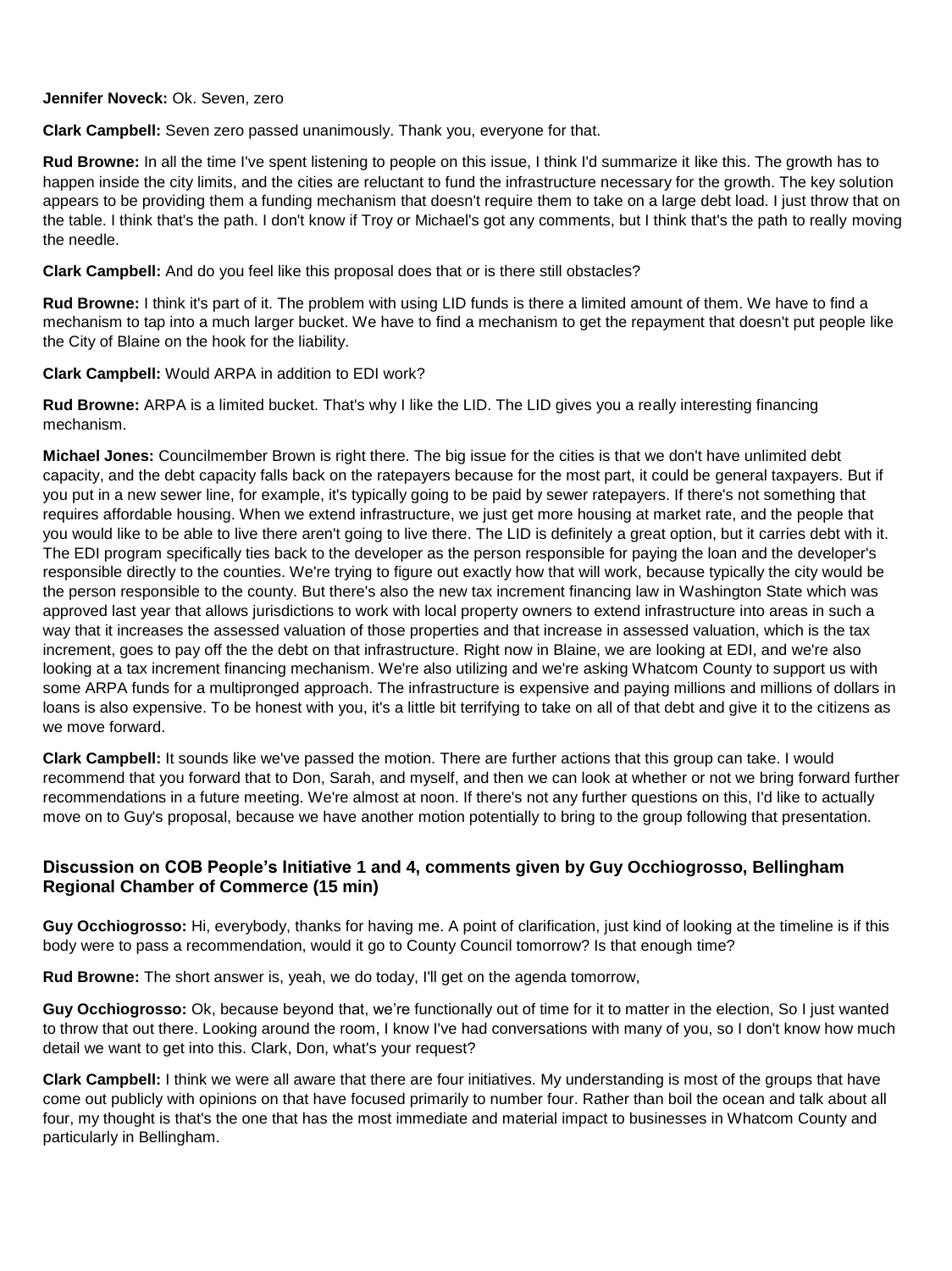**Guy Occhiogrosso:** Well, fair enough. I'll just kind of give brief overview. I don't know if I would agree with that assessment. I think one, three and four have pretty substantial impacts depending upon your industry. If you're a contractor in Bellingham, three is frightening. If you care about housing at all, one is frightening. Four is probably the broader scope, and I think it could have ramifications beyond just the City of Bellingham, primarily in the hazard pay / competitive wage environment. Let's spend our time talking on number four. There are three pieces that I think are important for all of you to be aware about. Let's use them as the three concerning pieces. I know many of you have signed on to our letter. I want to make sure that because this is a public meeting, a function of the county council, I will hedge a lot of the advocacy piece and just have it be more informational. Presenting this, there's some good things in each of these four. They are things that we as a community, as a city, as a society should address. The package deal component of each of these is problematic when you have to take the bad with the good, and that's kind of functionally how these citizen initiatives work. The City Council did not have the opportunity to pick and choose out of each one that they wanted.

The biggest pain point that I see is we can't fix it, we can't repair it, we can't amend it, we can't remove the pain points for two years and this is for any of the four. What of Initiative #4 that is concerning? Number one, secure scheduling. In our office, the Chamber of Commerce, there's four of us. This would apply to all work environments. All employees, where the employer must provide a 14-day work schedule. Easy for us to do. A lot of our corporate looking around the room, some of you probably can easily do this. If you are a restaurant, not so much. If you are a construction company, it will be virtually impossible. You have to be able to engage and cater to weather and also consumer demands, right? When you look at athletics, I know many of you are parents trying to schedule youth activities and games 14 days out sometimes isn't always possible or let's say practices might be a better example than the games. So that's secure scheduling. It's problematic for some industries.

The second piece that I am most concerned with is a function of the secure scheduling, and that's the employer penalty. If you break that 14-day promise, if you will, you're penalized by X amount. I won't get into the details. Functionally, if you change someone's schedule, it's a one hour of work for any change to a schedule that equates in the same number of hours, single shift. Any increase of time is also that one hour penalty pay, any decrease of time, you pay at least one and a half time for each hour that was cut. The piece that's gotten the most publicity is the hazard pay. A lot of people like to equate this as a form of a minimum wage hike, and it's not. This is a hazard pay that would be applied to everyone, including salaried employees. So, if you are a full-time salaried employee under a declared state of emergency, you'd get another \$8,400 a year.

I think the important piece to understand about the hazard pay component is twofold. Not every job is hazardous and not every declared state of emergency creates a hazardous work environment in the City of Bellingham. For example, if we think back to January 2020, there was some substantial flooding in Sumas, which required a declaration of emergency because county government is a function of state government and the state declares emergencies. Whatcom County was under a state of emergency, so Sumas could access increased support. If this were in place, the City of Bellingham would have to enact that \$4 an hour hazard pay the way this is written.

Those are the components of what's in it. We talked about council cannot revise it for two years. Additionally, this is going to really impact some of our tourism, some of our restaurants, retail. Some of those industries that have been impacted the most during the pandemic. Additionally, I think it will have ramifications to all of our county employers, particularly the larger county employers that are not in the City of Bellingham, because you will probably have to compete on wages to retain talent and recruit talent when Bellingham is under this \$4 an hour increase. Additionally, and I think Ryan asked how this will be enforced in the chat. Good question. It won't be. It will be litigated. It will create an environment where it will be employee versus employer in the courts, and our courts are already at capacity last time I checked.

Then additionally, if you want to look at just some of the larger institutions, Western has not released what its financial impact would be. The city 'back of the napkin' cost estimate is if we were in a declared state of emergency for a full year -- which at this point I think is probably safe to say that we're probably going to be under the pandemic state of emergency for another 18 months just to access funding -- it's going to be about \$6m a year. There's no revenue associated with this, so the city would have to, in addition to enforcing pieces of #1 and #2 and I think #3, pay about \$6 million.

I ran through that really quickly so we can get to questions. I will pause there and just answer any questions as best I can. I guess one thing that I think we should note is that everybody already has their voter pamphlet and ballot. This is something that I believe the county and all the cities have gone against, but it's at the voter's discretion. So yes, where we need to make influence is with the voter not publicly being against it. We need to affect the voter because that's where it's going to go through or not. We have to convince about 33,000 Bellingham residents to vote 'No'.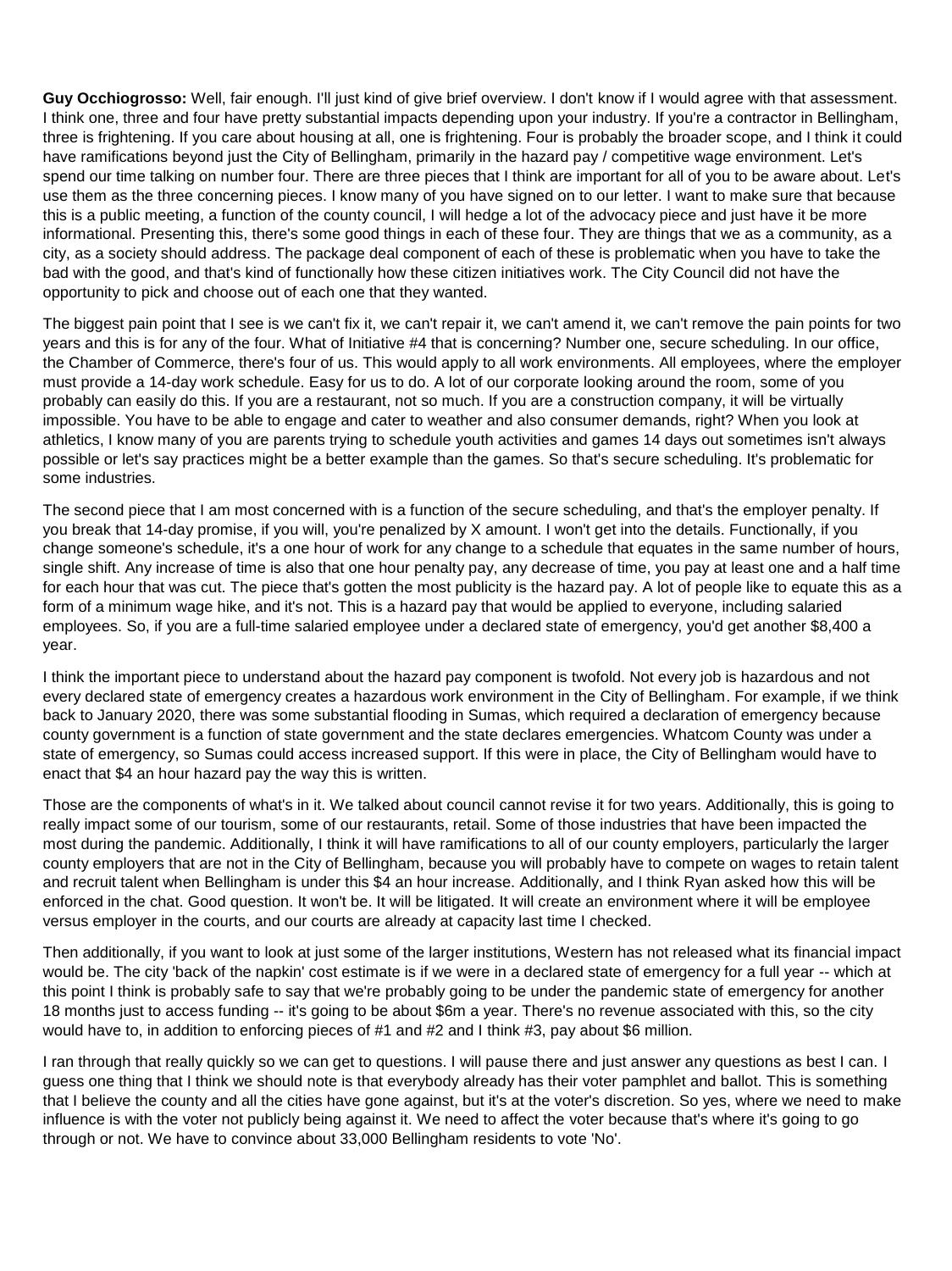**Rud Browne:** I have to bring up a clarification under ACW 42, 52 180. I can't bring this up at council without two weeks' notice.

**Clark Campbell:** To be clear, this was brought up in our group. This is before us given the timing of our meetings and the timing of this vote. I felt like it was important that any group titled the Business and Commerce Advisory Board representing businesses in the largest city in our county should weigh in on it. We're clear that this isn't a policy issue for the county council, so we would be making this as an independent recommendation from the Business and Commerce Advisory Board for whoever wants to read it.

**Don Goldberg:** We could potentially bring it forward to the press or to get it into the public.

**Clark Campbell:** So, with that said, I will open it up for some more questions to Guy. You said that under the current rules, if there was a flood in Sumas, a state of emergency would have to be declared in the county in order to get funding. That would then trigger this for the City of Bellingham and all businesses in the City of Bellingham.

**Guy Occhiogrosso:** Correct. For a recent example, in July the governor declared two states of emergency that were not pandemic oriented: One was wildfire threatens due to the national forest on the east side of the county. Whatcom County was included and also because of the lack of rainfall. There was essentially a statewide declaration of emergency, with the exception of King and Snohomish County. The authors of the initiative say the intent is regarding a hazardous work environment, but that is not what the policy that they wrote says. If you don't believe me, go watch the City Council Committee of the Whole where you have the city's legal team, who by the way will be the entity that is paying to defend these in court if they were to pass. They agree with our assessment that this would be applicable to any declared state of emergency.

**Clark Campbell:** Casey, I know that you signed on. I saw Aslan Brewery and a couple of others specifically,

**Guy Occhiogrosso:** We have about 130 businesses at this point that have signed the 'please vote no letter.'

**Cara Buckingham:** I'd also like to mention that there are businesses that were supportive of these initiatives that now in learning more about them have come out against them. Some of them, like the Black Drop, comes to mind. I thought it was really bold and brave of the owner to reverse her decision. I think that once more and more people are hearing about these initiatives, not just I4 but all of them -- I agree they're all problematic -- that they are surprised. I think people just need to be encouraged to do their research before they just blindly vote on these. The other thing I would have to say is I was just curious about Guy, is when we had one of the author's come to our door, he specifically asked for my 20-year-old kid. He didn't want to talk to me or Royce. I'm wondering if there is an effort to specifically talk to young voters. I think that some of these messages are very appealing to them if they don't take the time to do the research and to truly understand what it's about.

**Guy Occhiogrosso:** I am not a member of the official, 'No Campaign', primarily because we're not putting dollars into it, because we don't have dollars to put into it. I do know that the 'No Campaign' is putting quite a bit of dollars towards digital ads, primarily and specifically targeted at registered voters in the City of Bellingham. They're concentrating their dollars pretty well, so I'm assuming particularly the Instagram ads that are out will probably be targeting those younger voters. Is the messaging appropriate and good enough? You have to be willing to have a dialog. We've run as the chamber; I think four or five info sessions. It takes 30 to 45 minutes to really go through it, and unfortunately, on the ballot it's the title. I don't know. We'll see you in eight days.

I think the other important thing to realize is the timeline. The timeline getting it to City Council was interesting and you could argue problematic. If it were to pass next Tuesday, we could be looking at this taking effect the 3rd of December. If it were to pass, I tend to think that there would be some legal challenges. I don't really know too much about that effort or that process at this point.

**Casey Diggs:** Just curious. During that City Council meeting a couple of weeks ago, the City Council members kept mentioning that they couldn't talk about it because of legal matters. Could you read through the lines what they were saying? I think Dan Hamel came out and said that we should just be transparent, but our legal team told us not to talk about it.

**Guy Occhiogrosso:** The council went into a little bit more detail at the council committee, even though there are certain components that they can't or shouldn't say publicly. Essentially, they're going to have to defend them in court, so anything that council says, or staff says can be used in the court case. That's the legal component that they're talking about as far as I understand. There may be some other structural components that are problematic that the legal team didn't want them mentioning or having a dialog on versus just weighing in on what's actually in the initiative. Does that make sense?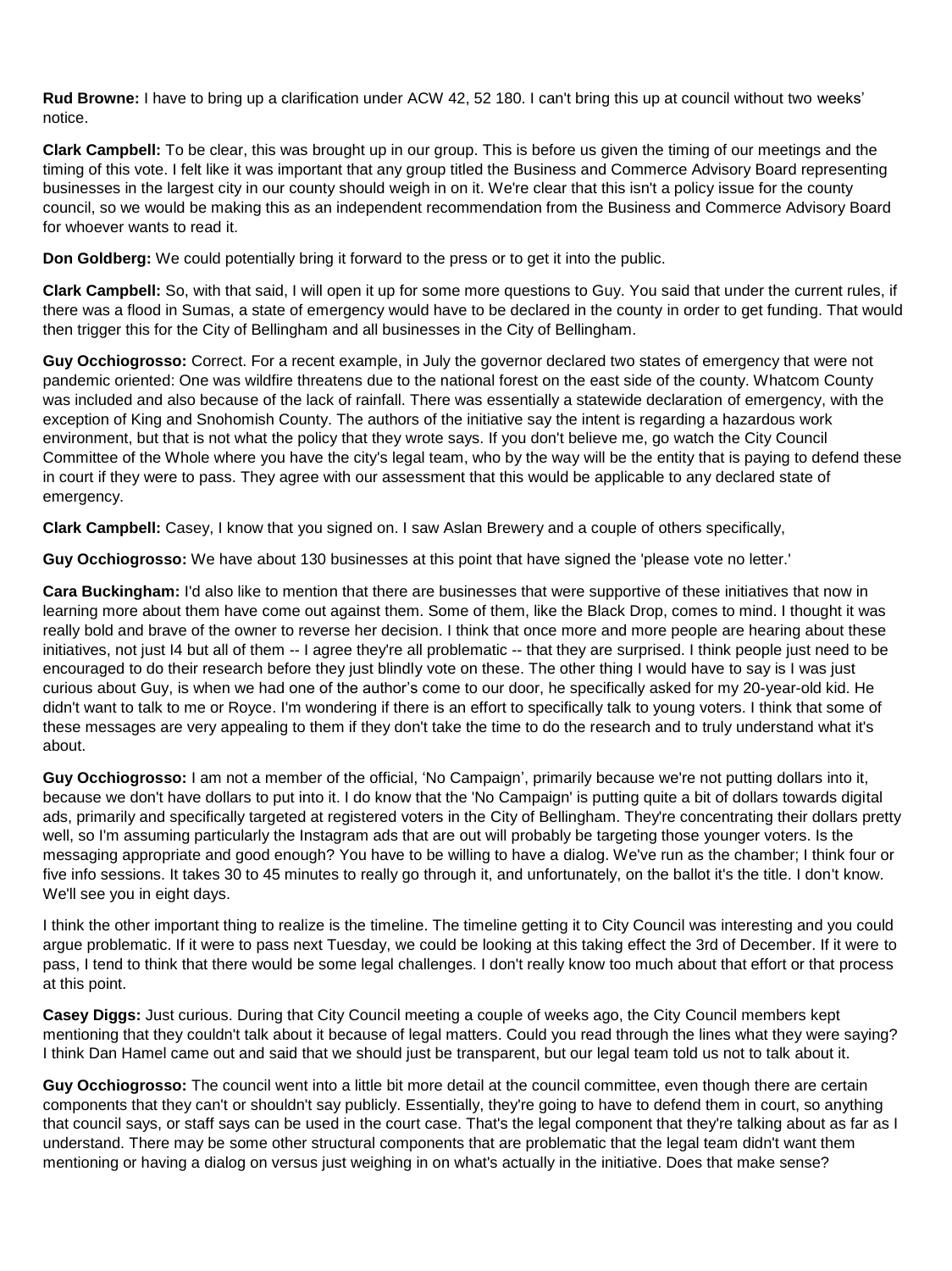**Clark Campbell:** Given time here, I guess I'd like to bring forward the proposed motion and have some discussion on that before we vote. Jen has drafted a motion on this. Again, it's non-binding to the county council, which is the group that we report to. This is more of a statement of shared opinion of the members of this group to the community, as opposed to specifically to the county council. Jen, you want to take it away?

**Jennifer Noveck:** We just wrote this up as a statement, and we based it off of some of the statements that are already out there from Sustainable Connections, the chamber's website, and the YMCA letter that went out a couple of weeks ago. A statement on Initiative 2021-04: "The voting members of Whatcom County Business and Commerce Committee have voted to officially oppose City of Bellingham I #1 and #4. The committee believes that there are reasons to be concerned about all four. Following the Bellingham Regional Chamber of Commerce's lead, this statement focuses on these two with extra attention on #4. We believe that an issue of 2021-04 employee rights for hourly wage employees and gig workers will have a sizable impact on businesses. Many of our small businesses, particularly restaurants and hospitality, that are already struggling to survive after pandemic losses will struggle to meet this requirement and keep their doors open. In addition to private sector losses. our nonprofit sector, which includes vital social, economic, and business programs and services countywide, will suffer enormous impacts." And then we note a few of the other reasons to oppose this, that there are other interested stakeholders who have opposed it.

**Jennifer Noveck:** More than 130 businesses have joined in a letter urging opposition to Initiative #1 and the list is growing. Many members of the nonprofit community have communicated the negative impacts on key activities such as childcare, after-school programs and other critical community services. An unprecedented coalition, including the Bellingham Chamber Whatcom Business Alliance, Bellingham Whatcom Lodging Association, Fairhaven Association, Downtown Bellingham Partnership, Boundary Bay Brewing Company, Visit Bellingham, and other local businesses have joined together to educate and communicate concerns with Initiative #4 Bellingham. On September 11th, Bellingham City Council received an analysis showing Initiative #4 alone could cost the city \$4 - \$6m per year. In response, the council adopted a resolution on a 6-0 vote, urging a No vote on all four initiatives, including Initiative #4. Business organizations that have officially opposed Initiative #4 include the chamber, Whatcom County Lodging Association, Bellingham Whatcom County Tourism, Downtown Bellingham Partnership, Fairhaven Association, Whatcom Business Alliance, Sustainable Connections. Since this is just a statement and not a letter, we still want Sarah and Clark to sign it, so it's official. We can take out these details or include more details as you guys see fit.

**Guy Occhiogrosso:** Can I offer two possible revisions?

## **Jennifer Noveck:** Yes, of course.

**Guy Occhiogrosso:** On the third bullet point. I've been really concerned about not putting any one business out there in front, and unless Casey's like, 'sure, throw us in there as the only named business,' I would prefer not doing that. That's why we have associations like us and the WBA and the Lodging Association and tourism to represent our business community. The metric that I've been using and wanting to use is if we're calling out businesses to lump them multiple to no less than three. I don't know if Derek is still on the call. I just want to make sure that Sustainable Connections is approved to be on that list.

**Jennifer Noveck:** Just so you know Casey, in case you don't want to be listed elsewhere, this original list and bullet points actually came off the Washington Retailers Association page. So, it is posted on there.

**Casey Diggs:** Guy, thank you for stepping in and saying that, but we're fine with being on it. We've been trying to get as many people to have dialog with us about it as possible. I mean, yeah, we've been getting blasted on the internet, but if people really want to go out for a cup of coffee, we'd be happy to chat with them about it. We crunched the numbers, and it's going to cost us about \$40,000 a month in just payroll. If Bellingham wants a \$14 beer, that's what's going to happen if this passes. Let's put that on Instagram and send it to all the 20 somethings if they want to be spending 14 for a pint. I don't think so.

**Clark Campbell:** So, there was a comment about Derek. Derek, are you on the call?

**Derek Long:** Thanks for noting that Guy. Our board prefers to control the messaging as much as possible, but this is just a list of organizations that have officially opposed #4. I'm comfortable with it. It's pretty direct.

**Clark Campbell:** We have a little bit more time for discussion if there's any other ads again. There's not a policy or jurisdictional component to this. This is really a statement of shared opinion from the members on this group.

**Don Goldberg:** I would suggest, as I did earlier, that probably the largest impact, if the group agrees to, would be to get this to the press because it represents a large portion of the biggest employers.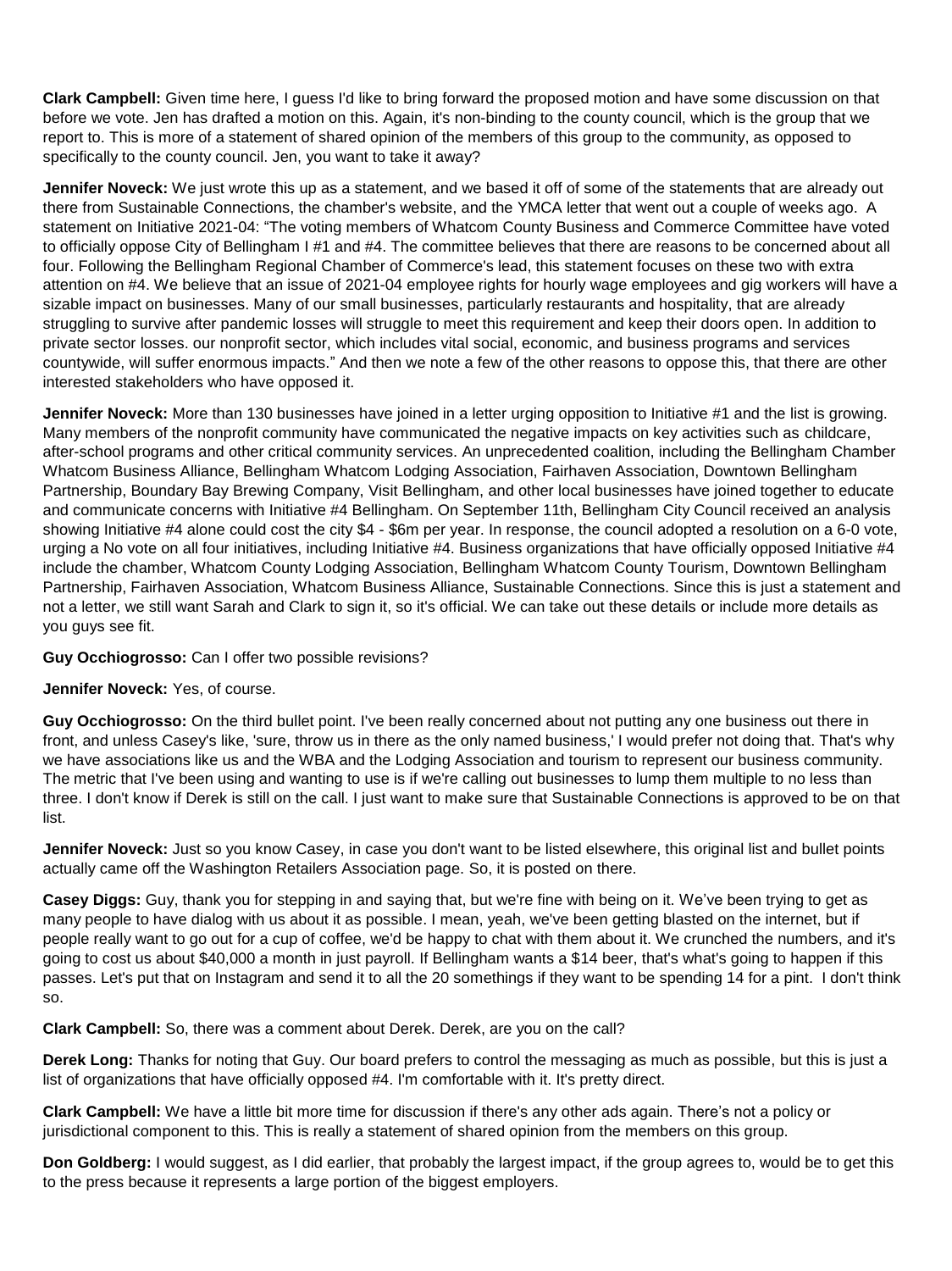**Ryan Allsop:** Are you putting Casey back on there? I thought I heard he was OK being put back on there.

**Jennifer Noveck:** If he wants to.

**Casey Diggs:** We're cool with it.

**Ryan Allsop:** I'm happy to be on there. You're more than welcome to add our company name on there and maybe there's some other people on the committee that are happy to have their names on there.

**Clark Campbell:** I think the intent of this was that all we can list all the members if we want. Obviously as chair and Sarah, as vice chair are going to be signing it, and we can publish the results of the vote of who the members are. It might be that we could list a separate listing of the voting members and the companies they represent.

**Ryan Allsop:** I'm comfortable with that personally.

**Cara Buckingham:** I was wondering in that first paragraph -- that's what people are going to read first -- and so I'm wondering if we should at least add #3? It affects businesses. It affects our contractors, potentially. I shared a statement that AGC of Washington put out after their analysis. I know that later in this statement, it mentions that we're opposed all four, but it would be a much stronger message, I think, if it was included in that first sentence.

**Ryan Allsop:** I think you should.

**Jennifer Noveck:** So, I guess the question is, does the committee want to do just #1 and #4 or do you guys want to do all four or #1, #3 and #4?

**Clark Campbell:** My thought when we originally put this together was to make sure that four was highlighted as the one that had the biggest impact. Every one of these has, I would say, good intentions and unintended consequences that will have both legal and business impact. I don't have an issue with adding #3 to it but making sure that the focus that we bring in our letter is about the immediate impacts to both city government, non-profits, and for-profit small businesses of #4 specifically.

**Jennifer Noveck:** I've edited it to say that the committee has voted to oppose initiatives #1 through #4, so if anyone disagrees with that for #2 and #3, it'd be good to raise your hand now if you have comments on that.

**Cara Buckingham:** I think that if you say #1 through #4, it doesn't call out #3. People will glance at that; they'll just brush over it.

**Clark Campbell:** Is there anybody that's opposed to that, I just want to call it out, make sure that we had comment opportunity. Ok, I don't see anybody. Given where we're at with time, I'm going to bring forward a motion to take the nonbinding recommendation from our group to be brought forward as an official motion of the Business and Commerce Advisory Board.

**Don Goldberg:** Can you take that down from the screen so that we can see the vote, please? Thank you.

**Clark Campbell:** So, we need a second to that. Seconded by Ryan and Troy.

**Guy Occhiogrosso:** Quick question before it goes to vote. Not that it really matters, but Jen, I just messaged you might need to change the sentence after the one that was just edited it.

**Jennifer Noveck:** This is what do you want me to just read it out one more time for everybody? The first paragraph now reads the voting members of the Whatcom County Business and Commerce Committee have voted to officially oppose City of Bellingham Initiatives #1, #2, #3 and #4. The committee believes that there are reasons to be concerned about all four initiatives. Following the Bellingham Regional Chamber of Commerce's lead, this statement focuses on #4.

**Guy Occhiogrosso:** There you go. That's where I was trying to focus our attention. Thank you.

**Jennifer Noveck:** So, this is what it officially reads now.

**Clark Campbell:** Since we've made an adjustment, I'll frame the motion. Do we have a second to that motion? Yes, it's been seconded. I'm going to call now that it's been moved and seconded a vote of the member's show by hand. All in favor?

**Don Goldberg:** That's everybody.

**Clark Campbell:** Nays? There are none. So, we've passed two motions today unanimously.

**Don Goldberg:** Andrew had a comment.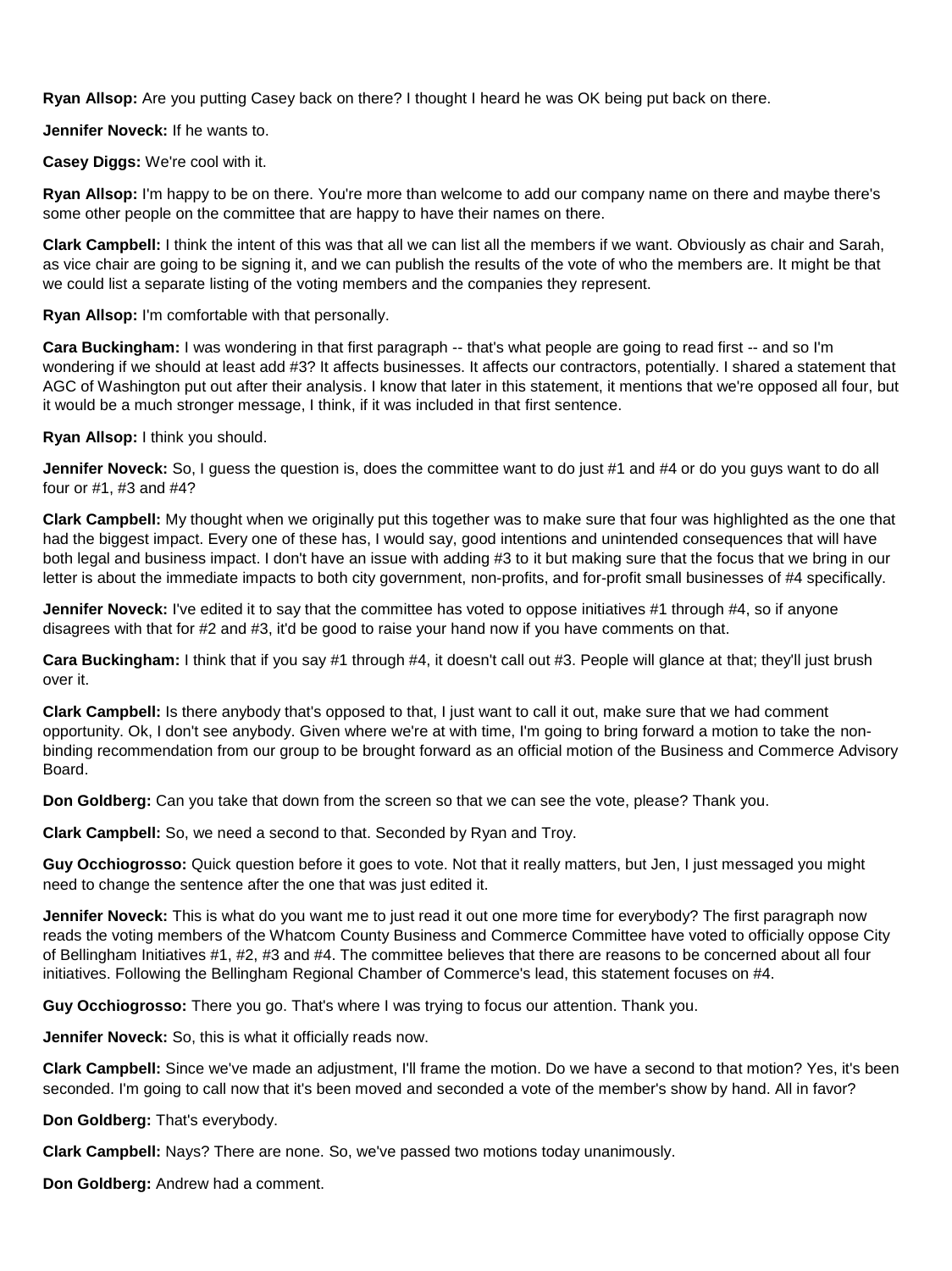**Andrew Gamble:** I just want to note that in my capacity as an employee of a company, that's not showing the support of the company, but in my experience as an industry expert and my capacity representing my industry here, is how I vote on that.

## **Update on COB zoning changes 'ranged zoning' and revised density requirements given by Derek Long, Whatcom Housing Alliance (15 min):**

**Clark Campbell:** That leaves us with about four minutes. What I'd like to do is maybe Derek, if you're still on the call, we can do a quick setup and then maybe a further discussion in the November meeting. I know we kind of squeezed your presentation. It was another important topic related to a motion before the Bellingham City Council that relates to zoning, which is also links back to our original recommendations to the County Council with regard to affordable housing. There is some connectivity to that topic.

**Don Goldberg:** I think we're pushing it, Clark. C.J., Derek and I have a City Council presentation in 30 minutes.

**Clark Campbell:** We will push that to the November meeting. I think it's an important topic, and I want to give Derek an opportunity to bring that to this group.

**Derek Long:** One of the time sensitive things that's moving faster than we anticipated is City Council has already had two hearings on the residential multi zoning reform. Tonight, is the final, so it was slow, slow, slow and then suddenly fast.

**Clark Campbell:** Is that a public meeting? The one tonight?

**Derek Long:** Final vote. So, we have other things we'd love to catch you guys up on, including what was included in that when it passes tonight.

**Clark Campbell:** Well, thank you for your help on that. Given that we are pretty close to time, are there anything other topics that want to be brought up briefly. We have two minutes left.

**Ryan Allsop:** Not a new topic. It would be great if people could send you and maybe Don and Guy some suggestions on how to market the letter, we just approved opposing #1 - #4 Any companies that want to send it out that feel comfortable with it. If there's ideas you have, send it. It's going to be important to get this out, because we have seven days until we find out and people are already voting.

**Cara Buckingham:** I like Casey's idea about talking about \$14 beers.

**Don Goldberg:** Hit them at home Yeah. Ok, Clark?

**Clark Campbell:** Ok, well, with that, I'm going to move to close the meeting today and thank you for everybody who contributed. I guess we need a second on that.

**Ryan Allsop:** All right, we didn't open it. Do you need to open the meeting first and should we close the minutes really quickly from the last one?

**Jennifer Noveck:** Yeah, we need to do the minutes.

**Clark Campbell:** Thank you for catching us on that. Yeah, I guess a motion to open and to close the meeting.

**Don Goldberg:** Before you do that, you need to approve the minutes as Ryan's

**Clark Campbell:** Motion to approve the minutes from the last month's meeting. Ok, seconded by Ryan or Troy? Troy

**Don Goldberg:** Troy and then a vote.

**Clark Campbell:** A vote so all in favor of passing the minutes as submitted from the last meeting. Universal, thank you. Ok, with that, another motion to close the meeting. Can I get a second for that? Thank you, Troy. Thank you, everyone. That was a very packed agenda, but I think we got two very good recommendations presented with some good content from our speakers. If you have any further comments, I'd say shoot that to Don, and that'll get circulated to both Sarah and myself for topics for upcoming meetings. If we have anything further that we want to do in terms of response to the mayor on the topic that came up initially on issues with regard to Cornwall Park. Thanks again.

**Don Goldberg:** Thanks, everyone. Thank you.